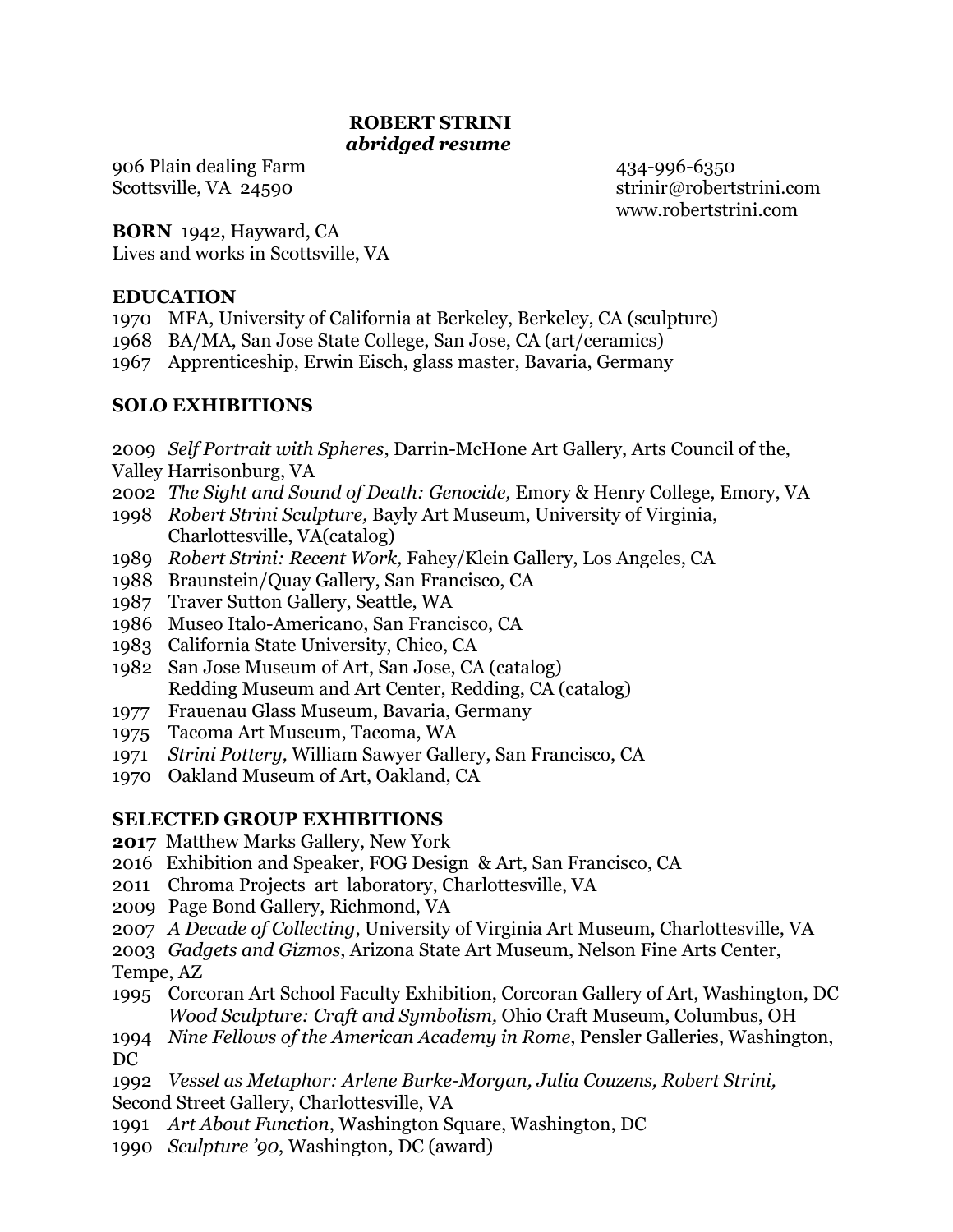- 1986 *Fantasy on Wheels*, Bellevue Art Museum, Bellevue, WA San Jose Institute of Contemporary Art, San Jose, CA *Artists of the Western Stairstep*, Patrick Gallery, Austin, TX
- 1985 *Craft Alliance National Wood Invitational*, St. Louis, MO *Painted Structure*, Henry Art Gallery, University of Washington, Seattle, WA

(catalog)

## **SELECTED GROUP EXHIBITIONS** *continued*

- 2017 Matthew Marks Gallery. New York, NY
- 1983 Patrick Gallery, Austin, TX (invitational)
- 1982 International Sculpture Conference, Oakland, CA (invitational)
- 1982 *The Fine Art of Public Commissions*, George Washington University,
- Washington, DC (Ronald Abramson Collection, catalog)
- 1980 *America Now: A Look at the Arts of the 70's*, United States International Communications Agency (USICA) traveling exhibition: Belgrade
- and Zagreb, Yugoslavia; Budapest, Hungary; Bucharest, Romania
- 1979 Arizona State University Art Museum, Tempe, AZ
- 1978 *Soap Box Derby*, San Francisco Museum of Art, San Francisco, CA *American Woodcarvers*, Rockefeller Plaza, NY
- 1977 Allied Craftsman Show, Fine Arts Gallery and Museum, Balboa Park, CA
- 1976 Florence Duhl Gallery, NY (invitational)
- 1975 *Slick*, Merz Gallery, San Jose, CA *Masterworks in Wood*, Portland Museum of Art, Portland, OR
- 1974 *Wood Works*, Dartmouth College traveling exhibition: William Benton Museum, University of Connecticut, Storrs, CT; Jaffe-Friede Gallery,
- Dartmouth College, Hanover, NH; Institute of Contemporary Art, Boston,
- MA; Paul Creative Arts Center, University of New Hampshire,
- Durham, NH; Bowdoin College Museum of Art, Walker Art
- Building, Brunswick, ME; Addison Gallery, Phillips Andover Academy, Andover, MA (catalog)
	- Faculty Exhibition, Rhode Island School of Design, Providence, RI
- 1972 American Academy of Art in Rome, Rome, Italy
- 1971 *A Decade in the West*, Anderson Collection, Stanford University Museum, Palo Alto, CA
- 1970 *Ceramic Cup Show*, Museum of Contemporary Crafts, NY
- 1969 *Objects USA*, Johnson Wax Collection (traveling exhibit)

*Contemporary American Painting and Sculpture 1969,* Krannert Art Museum,

- University of Illinois, Champaign-Urbana, IL (catalog)
- 1968 San Francisco Potters' Association, DeYoung Museum, San Francisco, CA Arleigh Gallery, San Francisco, CA (two-person show) *California Design Ten*, Pasadena Art Museum, Pasadena, CA
- 1967 *Bay Area South*, Richmond Art Center, Richmond, CA

## **GRANTS/AWARDS**

- 1988 Djerassi, Foundation Grant in Sculpture, Woodside, CA
- 1977-78 National Endowment for the Arts Grant
- 1975-76 National Endowment for the Arts Grant
- 1974-75 University of California, Santa Cruz, Faculty Research Grant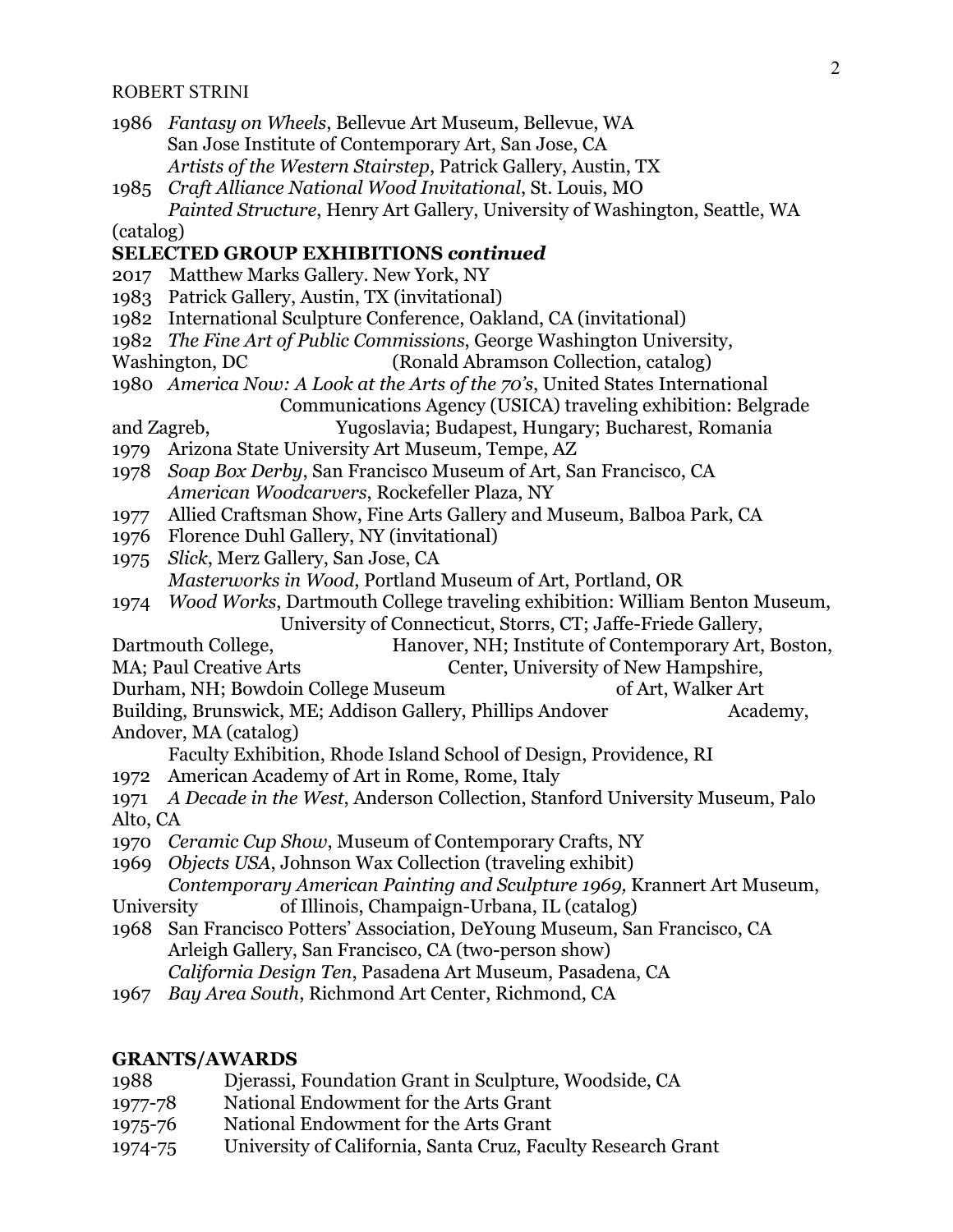1974 Union of Independent Colleges of Art Grant, Rhode Island School of Design 1971-73 Rome Prize Fellowship in Sculpture, American Academy of Art in Rome

#### **SELECTED PUBLIC COLLECTIONS**

American Republic Insurance Company, Des Moines, IA Antonio Prieto Collection, Mills College, Oakland, CA Arizona State University, Tempe, AZ Federal Reserve Bank of Richmond, Richmond, VA **SELECTED PUBLIC COLLECTIONS** *continued*  Frauenau Glass Museum, Bavaria, Germany Oakland Museum of California, Oakland, CA San Jose Museum of Art, San Jose, CA Smithsonian American Art Museum, Washington, DC Tacoma Art Museum, Tacoma, WA University of Virginia Art Museum, Charlottesville, VA

## **SELECTED PRIVATE COLLECTIONS**

Mr. and Mrs. Ronald Abramson, Washington, DC Mr. Gene Allen, Seattle, WA Robert and Sharon Bender, Indian Wells, CA Mr. and Mrs. Michael Cooper, Sebastopol. CA Mrs. Margareta Douglas, Charlottesville, VA Mr. Thomas Frankel, San Francisco, CA Michael and Sylvia Gage, Charlottesville, VA Mr. David Gold, Central Falls, RI Dr. Harold Jones, Columbia, MO Mr. Jay J. Levine, Seattle, WA Mr. and Mrs. Alfred Miller, San Francisco, CA Mr. Robert Pritiken, San Francisco, CA Mr. and Mrs. William Reed, Tacoma, WA Mr. Reisman, San Francisco, CA Mr. and Mrs. Schafer, San Francisco, CA Laila and Thurston Twigg-Smith, Honolulu, HI Mr. and Mrs. Wilfried Unger, Vocklabruck, Austria Anne Wachtmeister, Scottsville, VA Mr. and Mrs. Hans Wachtmeister, Wellesley, MA Ellen Ziegler, Seattle, WA Jay Barrows, Richmond, VA Kenny Bloom, Hawaii

#### **SELECTED PUBLICATIONS**

Lester, Alicia. Review. "Art Exhibit Moves Multiple Senses." *The Whitetopper,* March 2002.

Foley, Suzanne, ed. *Robert Strini Sculpture.* Bayly Art Museum, University of Virginia, 1998.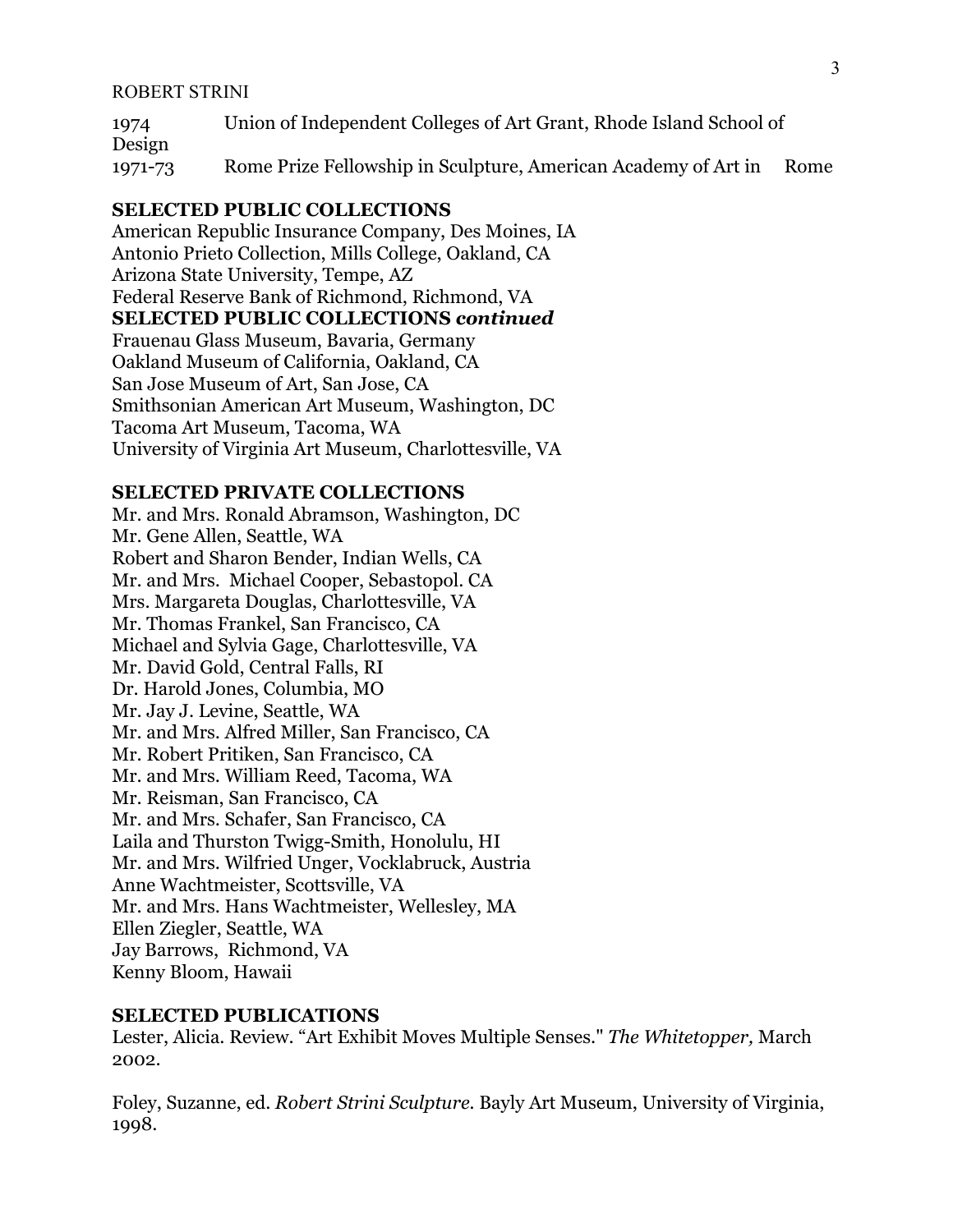Maurer, David A. "The Heart of the Matter: Sculptor Creates Own Language to Define Peace." *The Daily Progress,* May 10, 1998, D1,4.

*The Sight and Sound of Death: Genocide.* Produced by WMHS-TV, Monticello High School. Charlottesville, VA: November 27, 1998. A documentary.

Lee, May-Lily, senior producer/host. "Robert Strini." Excerpt from *Virginia Currents*. Richmond, VA: November 7, 1998. A broadcast television program.

Review. "Wood Ohio Style." *Woodshop News,* October 1995, 15.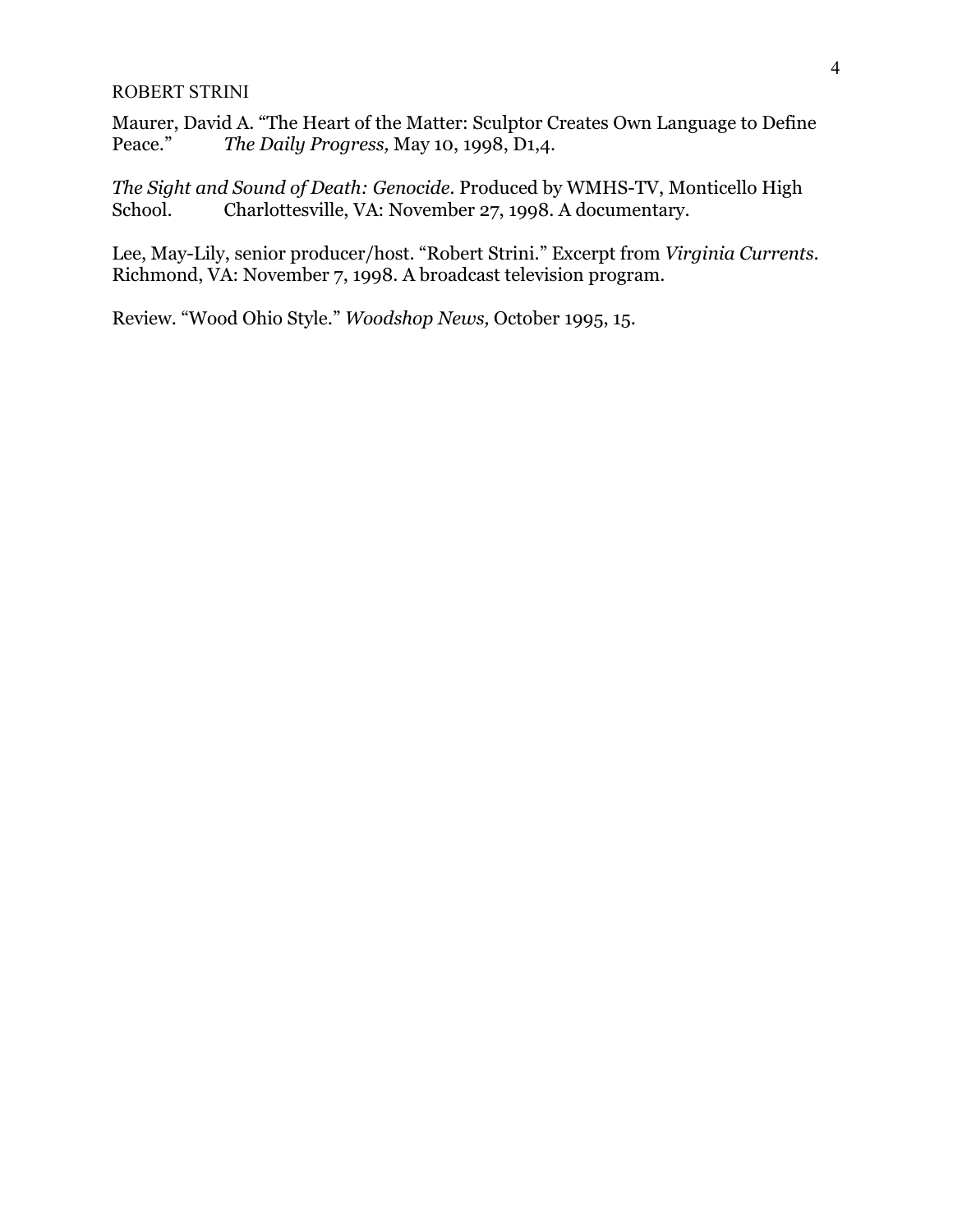### **SELECTED PUBLICATIONS** *continued*

Margulies, Stephen. "Show Examines 'Vessel as Metaphor.'" *The Observer Magazine,*  January 28, 1993, 8.

Welzenbach, Michael. Review. "Whispers with an Inner Glow." *The Washington Post,*  March 2, 1991, D2.

Steinman, Louise. Review. "Robert Strini: Museo Italo-Americano." *Artscribe International* (March/April 1987): 88.

"The Museo Italo-Americano Presents: Robert Strini: When the Cares of the World Influence the Plane of Art." *Il Caffe Magazine,* January 1987.

Jordan, Jim. "An Enigma of Contemporary Ethics." *Artweek,* December 20, 1986, 7,12.

Albright, Thomas. *Art in the Bay Area*. University of California Press, 1985.

Speer, Robert. "Karma and Craftsmanship." *Chico News and Review,* November 24, 1983, 44,46.

Gordon, Gregg. "ISUE, Strini Create 'Dogtown.'" *Arts Insight,* May 1982, 26,27.

Kimbrough, Calvin, director. *Dog Town: Robert Strini*. Video. Evansville, IN: Indiana State University, 1982.

Forgey, Benjamin. Review. "Private Lives." *The Washington Post*, December 30, 1982, D7.

Cross, Neal M., Robert C. Lamm, and Rudy H. Turk. *The Search for Personal Freedom: A Text for a Unified Course in Humanities.* Dubuque, IA: William C. Brown Co. Publishers, 1980.

Coleman, Ronald L. Sculpture, *A Basic Handbook for Students*. Second Edition. Dubuque, IA: William C. Brown Co. Publishers, 1980.

Emery, Olivia H. *Craftsman Lifestyle: The Gentle Revolution*. California Design Publications: 1978.

Batie, Jean Musser. "Robert Strini." *Ceramics Monthly*, November 1977.

Batie, Jean Musser. "Works in Wood: Robert Strini." *Crafts Horizons*, February 1976.

Meilach, Dona Z. *Creating Small Wood Objects as Functional Sculpture*. New York: Crown Publishers, 1976.

Albright, Thomas. "Robert Strini: A Free-Wheeling Ceramic Exhibition." *The San Francisco Chronicle,* July 2, 1971.